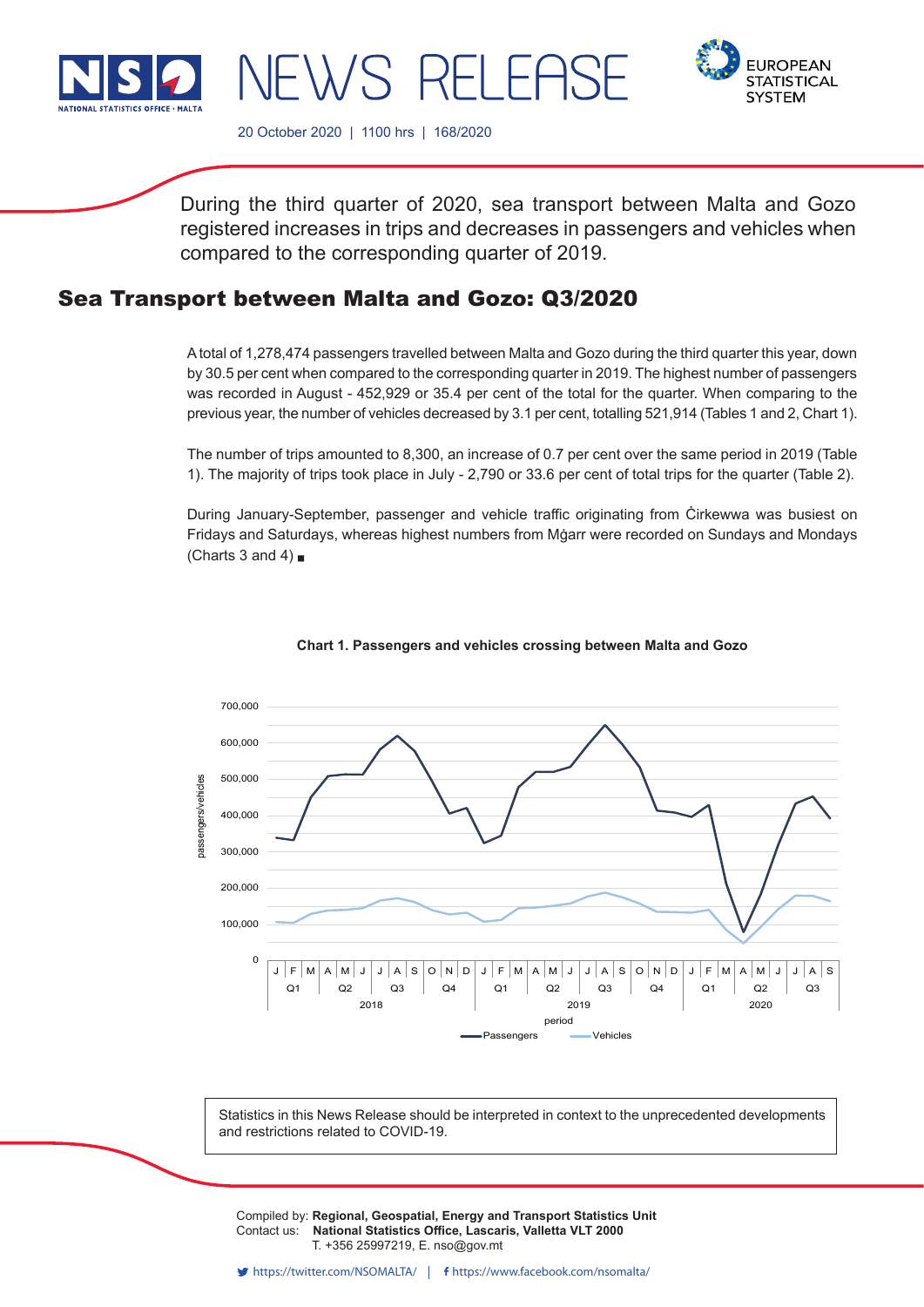|                   | 2018<br>2019<br>Quarter |           |           | 2020      | Change      | Percentage<br>change |
|-------------------|-------------------------|-----------|-----------|-----------|-------------|----------------------|
|                   |                         |           |           |           | 2020/2019   | 2020/2019            |
| <b>Trips</b>      | Jan-Mar                 | 5,259     | 5,449     | 7,324     | 1,875       | 34.4                 |
|                   | Apr-Jun                 | 5,776     | 6,289     | 5,334     | $-955$      | $-15.2$              |
|                   | Jul-Sep                 | 6,764     | 8,240     | 8,300     | 60          | 0.7                  |
|                   | Oct-Dec                 | 5,820     | 7,653     |           |             |                      |
|                   | <b>Total</b>            | 23,619    | 27,631    |           |             |                      |
| <b>Vehicles</b>   | Jan-Mar                 | 339,266   | 363,460   | 356,997   | $-6,463$    | $-1.8$               |
|                   | Apr-Jun                 | 423,152   | 454,818   | 282,446   | $-172,372$  | $-37.9$              |
|                   | Jul-Sep                 | 498,888   | 538,864   | 521,914   | $-16,950$   | $-3.1$               |
|                   | Oct-Dec                 | 398,596   | 425,767   |           |             |                      |
|                   | <b>Total</b>            | 1,659,902 | 1,782,909 |           |             |                      |
| <b>Passengers</b> | Jan-Mar                 | 1,121,001 | 1,146,490 | 1,038,142 | $-108,348$  | $-9.5$               |
|                   | Apr-Jun                 | 1,535,414 | 1,575,472 | 581,311   | $-994, 161$ | $-63.1$              |
|                   | Jul-Sep                 | 1,780,474 | 1,840,575 | 1,278,474 | $-562, 101$ | $-30.5$              |
|                   | Oct-Dec                 | 1,321,429 | 1,355,243 |           |             |                      |
|                   | <b>Total</b>            | 5,758,318 | 5,917,780 |           |             |                      |

**Table 1. Sea transport between Malta and Gozo by quarter**

**Chart 2. Passengers and vehicles to and from Malta and Gozo: July-September**

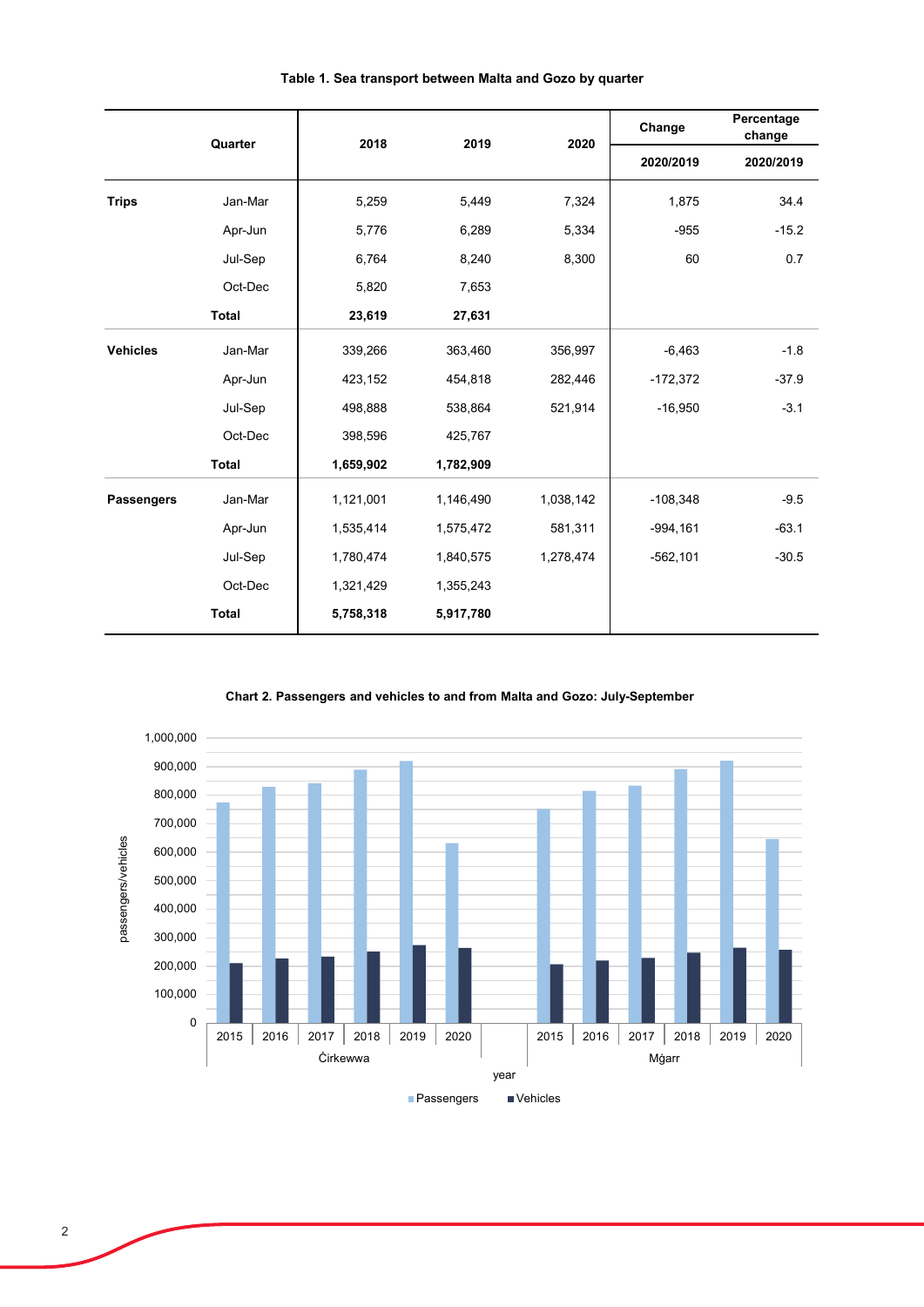|                   | <b>Month</b> | 2018      | 2019      | 2020    | Change      | Percentage<br>change |
|-------------------|--------------|-----------|-----------|---------|-------------|----------------------|
|                   |              |           |           |         | 2020/2019   | 2020/2019            |
| <b>Trips</b>      | January      | 1,771     | 1,739     | 2,454   | 715         | 41.1                 |
|                   | February     | 1,614     | 1,676     | 2,494   | 818         | 48.8                 |
|                   | March        | 1,874     | 2,034     | 2,376   | 342         | 16.8                 |
|                   | April        | 1,870     | 1,957     | 1,534   | $-423$      | $-21.6$              |
|                   | May          | 1,898     | 2,014     | 1,664   | $-350$      | $-17.4$              |
|                   | June         | 2,008     | 2,318     | 2,136   | $-182$      | $-7.9$               |
|                   | July         | 2,252     | 2,716     | 2,790   | 74          | 2.7                  |
|                   | August       | 2,292     | 2,802     | 2,788   | $-14$       | $-0.5$               |
|                   | September    | 2,220     | 2,722     | 2,722   | $\pmb{0}$   | 0.0                  |
|                   | October      | 2,088     | 2,712     |         |             |                      |
|                   | November     | 1,822     | 2,421     |         |             |                      |
|                   | December     | 1,910     | 2,520     |         |             |                      |
|                   | <b>Total</b> | 23,619    | 27,631    |         |             |                      |
| <b>Vehicles</b>   | January      | 106,556   | 107,174   | 132,191 | 25,017      | 23.3                 |
|                   | February     | 103,893   | 112,014   | 139,905 | 27,891      | 24.9                 |
|                   | March        | 128,817   | 144,272   | 84,901  | $-59,371$   | $-41.2$              |
|                   | April        | 138,464   | 146,216   | 47,805  | $-98,411$   | $-67.3$              |
|                   | May          | 140,028   | 150,984   | 93,064  | $-57,920$   | $-38.4$              |
|                   | June         | 144,660   | 157,618   | 141,577 | $-16,041$   | $-10.2$              |
|                   | July         | 165,538   | 176,767   | 179,425 | 2,658       | 1.5                  |
|                   | August       | 172,120   | 187,536   | 178,527 | $-9,009$    | $-4.8$               |
|                   | September    | 161,230   | 174,561   | 163,962 | $-10,599$   | $-6.1$               |
|                   | October      | 138,973   | 157,109   |         |             |                      |
|                   | November     | 127,404   | 134,764   |         |             |                      |
|                   | December     | 132,219   | 133,894   |         |             |                      |
|                   | <b>Total</b> | 1,659,902 | 1,782,909 |         |             |                      |
| <b>Passengers</b> | January      | 338,780   | 323,772   | 396,542 | 72,770      | 22.5                 |
|                   | February     | 331,858   | 344,773   | 429,259 | 84,486      | 24.5                 |
|                   | March        | 450,363   | 477,945   | 212,341 | $-265,604$  | $-55.6$              |
|                   | April        | 508,880   | 520,755   | 78,407  | $-442,348$  | $-84.9$              |
|                   | May          | 513,598   | 520,284   | 184,082 | $-336,202$  | $-64.6$              |
|                   | June         | 512,936   | 534,433   | 318,822 | $-215,611$  | $-40.3$              |
|                   | July         | 582,541   | 594,610   | 433,455 | $-161, 155$ | $-27.1$              |
|                   | August       | 620,042   | 649,878   | 452,929 | $-196,949$  | $-30.3$              |
|                   | September    | 577,891   | 596,087   | 392,090 | $-203,997$  | $-34.2$              |
|                   | October      | 494,964   | 533,020   |         |             |                      |
|                   | November     | 405,514   | 413,684   |         |             |                      |
|                   | December     | 420,951   | 408,539   |         |             |                      |
|                   | <b>Total</b> | 5,758,318 | 5,917,780 |         |             |                      |

# **Table 2. Sea transport between Malta and Gozo by month**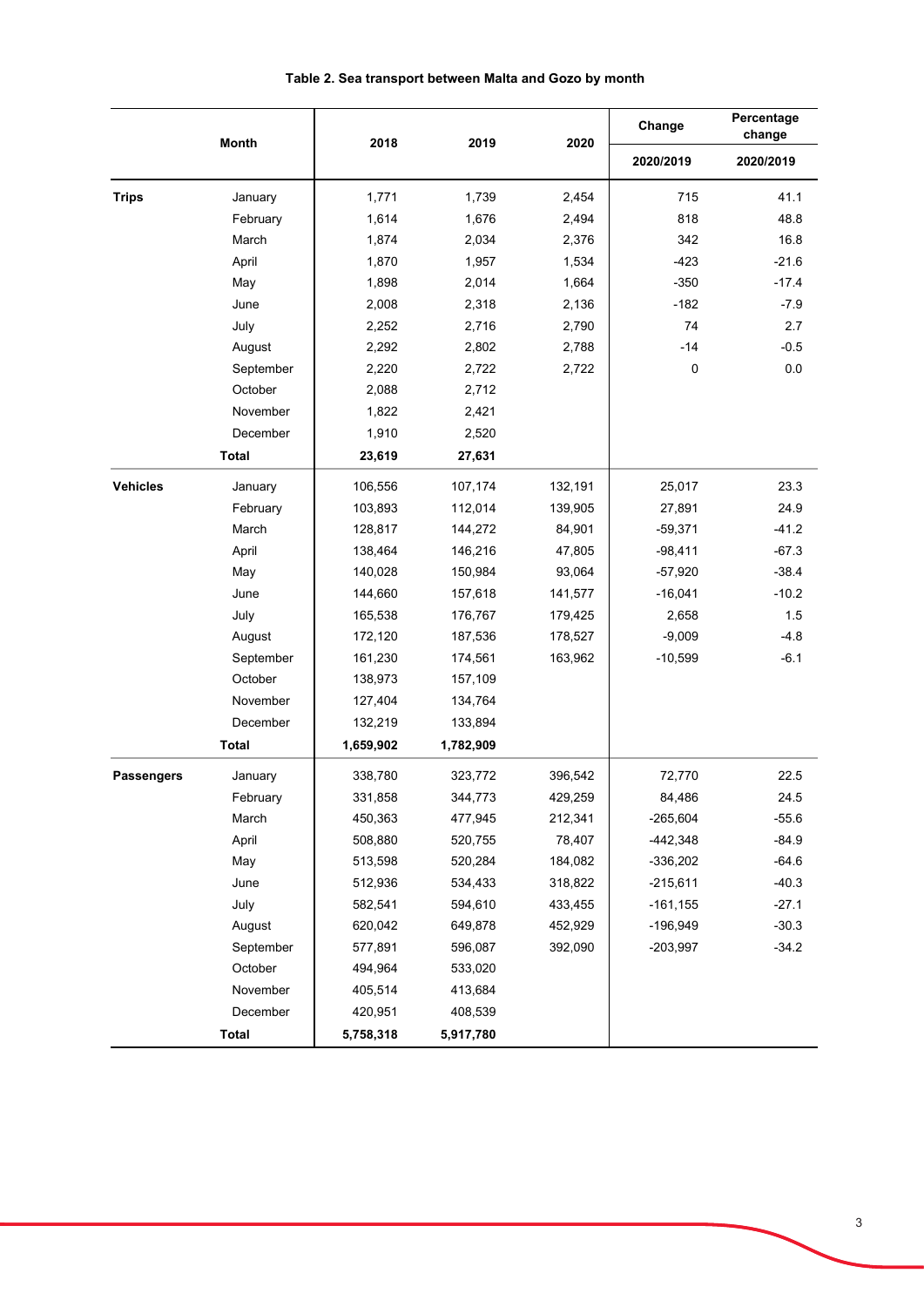|                 | Month     | Cirkewwa - Mgarr |         | Percentage<br>Change<br>change |           | Mġarr - Ċirkewwa |         | Change       | Percentage<br>change |
|-----------------|-----------|------------------|---------|--------------------------------|-----------|------------------|---------|--------------|----------------------|
|                 |           | 2019             | 2020    | 2020/2019                      | 2020/2019 | 2019             | 2020    | 2020/2019    | 2020/2019            |
| <b>Trips</b>    | January   | 869              | 1,227   | 358                            | 41.2      | 870              | 1,227   | 357          | 41.0                 |
|                 | February  | 838              | 1,249   | 411                            | 49.0      | 838              | 1,245   | 407          | 48.6                 |
|                 | March     | 1,017            | 1,187   | 170                            | 16.7      | 1,017            | 1,189   | 172          | 16.9                 |
|                 | April     | 978              | 766     | $-212$                         | $-21.7$   | 979              | 768     | $-211$       | $-21.6$              |
|                 | May       | 1,007            | 832     | $-175$                         | $-17.4$   | 1,007            | 832     | $-175$       | $-17.4$              |
|                 | June      | 1,159            | 1,068   | $-91$                          | $-7.9$    | 1,159            | 1,068   | $-91$        | $-7.9$               |
|                 | July      | 1,358            | 1,395   | 37                             | 2.7       | 1,358            | 1,395   | 37           | 2.7                  |
|                 | August    | 1,401            | 1,394   | $-7$                           | $-0.5$    | 1,401            | 1,394   | $-7$         | $-0.5$               |
|                 | September | 1,362            | 1,361   | $-1$                           | $-0.1$    | 1,360            | 1,361   | $\mathbf{1}$ | 0.1                  |
|                 | October   | 1,356            |         |                                |           | 1,356            |         |              |                      |
|                 | November  | 1,210            |         |                                |           | 1,211            |         |              |                      |
|                 | December  | 1,261            |         |                                |           | 1,259            |         |              |                      |
|                 | Total     | 13,816           |         |                                |           | 13,815           |         |              |                      |
| <b>Vehicles</b> | January   | 52,901           | 66,433  | 13,532                         | 25.6      | 54,273           | 65,758  | 11,485       | 21.2                 |
|                 | February  | 57,189           | 71,525  | 14,336                         | 25.1      | 54,825           | 68,380  | 13,555       | 24.7                 |
|                 | March     | 72,792           | 42,265  | $-30,527$                      | $-41.9$   | 71,480           | 42,636  | $-28,844$    | $-40.4$              |
|                 | April     | 74,407           | 24,238  | $-50,169$                      | $-67.4$   | 71,809           | 23,567  | -48,242      | $-67.2$              |
|                 | May       | 77,120           | 47,477  | $-29,643$                      | $-38.4$   | 73,864           | 45,587  | $-28,277$    | $-38.3$              |
|                 | June      | 80,304           | 71,934  | $-8,370$                       | $-10.4$   | 77,314           | 69,643  | $-7,671$     | $-9.9$               |
|                 | July      | 89,926           | 93,028  | 3,102                          | 3.4       | 86,841           | 86,397  | -444         | $-0.5$               |
|                 | August    | 96,782           | 89,296  | $-7,486$                       | $-7.7$    | 90,754           | 89,231  | $-1,523$     | $-1.7$               |
|                 | September | 87,007           | 81,801  | $-5,206$                       | $-6.0$    | 87,554           | 82,161  | $-5,393$     | $-6.2$               |
|                 | October   | 80,150           |         |                                |           | 76,959           |         |              |                      |
|                 | November  | 68,681           |         |                                |           | 66,083           |         |              |                      |
|                 | December  | 69,015           |         |                                |           | 64,879           |         |              |                      |
|                 | Total     | 906,274          |         |                                |           | 876,635          |         |              |                      |
| Passengers      | January   | 158,525          | 199,295 | 40,770                         | 25.7      | 165,247          | 197,247 | 32,000       | 19.4                 |
|                 | February  | 173,170          | 217,473 | 44,303                         | 25.6      | 171,603          | 211,786 | 40,183       | 23.4                 |
|                 | March     | 239,360          | 105,273 | $-134,087$                     | $-56.0$   | 238,585          | 107,068 | $-131,517$   | $-55.1$              |
|                 | April     | 262,868          | 39,831  | $-223,037$                     | $-84.8$   | 257,887          | 38,576  | $-219,311$   | $-85.0$              |
|                 | May       | 262,079          | 92,580  | $-169,499$                     | $-64.7$   | 258,205          | 91,502  | $-166,703$   | $-64.6$              |
|                 | June      | 269,203          | 159,891 | $-109,312$                     | $-40.6$   | 265,230          | 158,931 | $-106,299$   | $-40.1$              |
|                 | July      | 297,849          | 218,756 | $-79,093$                      | $-26.6$   | 296,761          | 214,699 | $-82,062$    | $-27.7$              |
|                 | August    | 327,485          | 220,719 | $-106,766$                     | $-32.6$   | 322,393          | 232,210 | $-90,183$    | $-28.0$              |
|                 | September | 294,770          | 192,493 | $-102,277$                     | $-34.7$   | 301,317          | 199,597 | $-101,720$   | $-33.8$              |
|                 | October   | 267,441          |         |                                |           | 265,579          |         |              |                      |
|                 | November  | 206,789          |         |                                |           | 206,895          |         |              |                      |
|                 | December  | 206,125          |         |                                |           | 202,414          |         |              |                      |
|                 | Total     | 2,965,664        |         |                                |           | 2,952,116        |         |              |                      |

**Table 3. Sea transport to and from Malta and Gozo by month**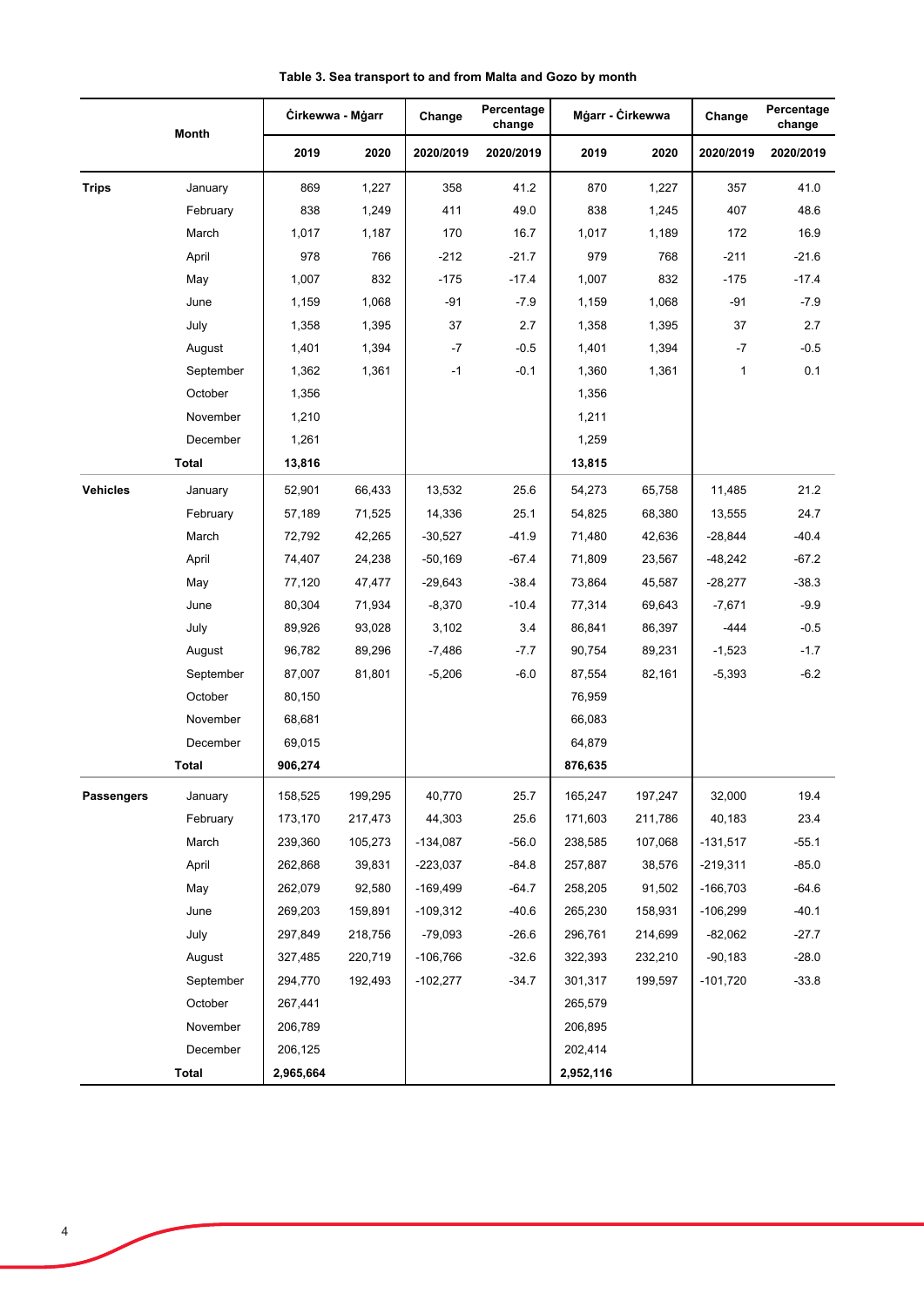|                   | Day of the week | January-September |           |           | Change       | Percentage<br>change |
|-------------------|-----------------|-------------------|-----------|-----------|--------------|----------------------|
|                   |                 | 2018              | 2019      | 2020      | 2020/2019    | 2020/2019            |
| <b>Trips</b>      | Monday          | 2,526             | 2,751     | 2,928     | 177          | 6.4                  |
|                   | Tuesday         | 2,477             | 2,783     | 2,924     | 141          | 5.1                  |
|                   | Wednesday       | 2,424             | 2,778     | 2,949     | 171          | 6.2                  |
|                   | Thursday        | 2,535             | 2,812     | 2,991     | 179          | 6.4                  |
|                   | Friday          | 2,639             | 3,003     | 3,155     | 152          | 5.1                  |
|                   | Saturday        | 2,463             | 2,806     | 2,917     | 111          | 4.0                  |
|                   | Sunday          | 2,735             | 3,045     | 3,094     | 49           | 1.6                  |
|                   | <b>Total</b>    | 17,799            | 19,978    | 20,958    | 980          | 4.9                  |
| <b>Vehicles</b>   | Monday          | 176,476           | 186,066   | 164,341   | $-21,725$    | $-11.7$              |
|                   | Tuesday         | 165,312           | 180,433   | 151,582   | $-28,851$    | $-16.0$              |
|                   | Wednesday       | 166,710           | 181,585   | 159,346   | $-22,239$    | $-12.2$              |
|                   | Thursday        | 174,066           | 186,372   | 166,369   | $-20,003$    | $-10.7$              |
|                   | Friday          | 197,525           | 212,318   | 188,870   | $-23,448$    | $-11.0$              |
|                   | Saturday        | 184,789           | 201,947   | 160,701   | $-41,246$    | $-20.4$              |
|                   | Sunday          | 196,428           | 208,421   | 170,148   | $-38,273$    | $-18.4$              |
|                   | <b>Total</b>    | 1,261,306         | 1,357,142 | 1,161,357 | $-195,785$   | $-14.4$              |
| <b>Passengers</b> | Monday          | 601,487           | 606,934   | 400,164   | $-206,770$   | $-34.1$              |
|                   | Tuesday         | 556,716           | 581,304   | 352,759   | $-228,545$   | $-39.3$              |
|                   | Wednesday       | 591,062           | 613,557   | 381,635   | $-231,922$   | $-37.8$              |
|                   | Thursday        | 609,078           | 617,563   | 402,664   | $-214,899$   | $-34.8$              |
|                   | Friday          | 667,793           | 686,489   | 459,136   | $-227,353$   | $-33.1$              |
|                   | Saturday        | 694,812           | 729,728   | 423,506   | $-306,222$   | $-42.0$              |
|                   | Sunday          | 715,941           | 726,962   | 478,063   | $-248,899$   | $-34.2$              |
|                   | Total           | 4,436,889         | 4,562,537 | 2,897,927 | $-1,664,610$ | $-36.5$              |

## **Table 4. Sea transport between Malta and Gozo by day of the week**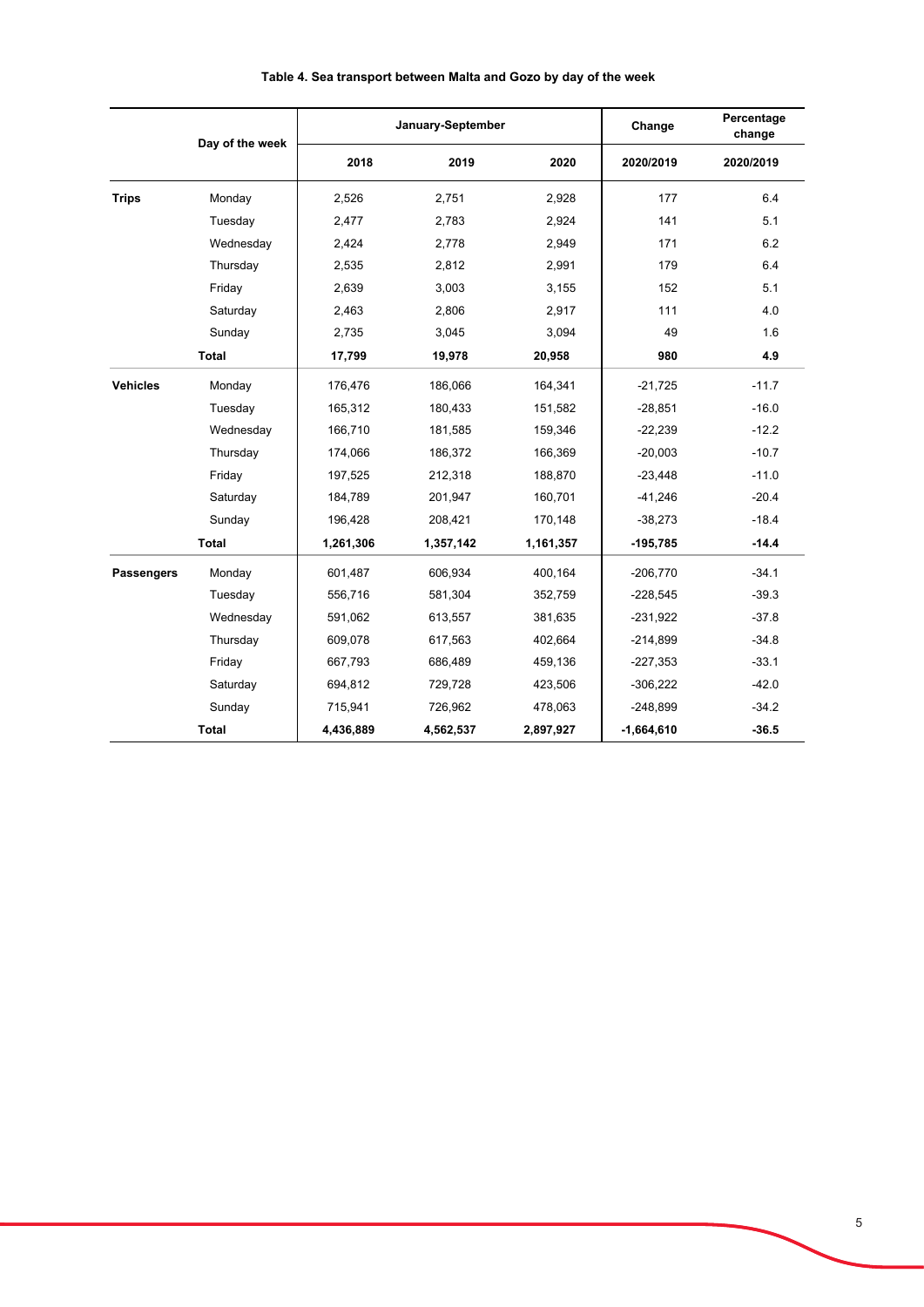

#### **Chart 3. Vehicles to and from Malta and Gozo by day of the week: January-September**

**Chart 4. Passengers to and from Malta and Gozo by day of the week: January-September**



## $2018$  2019 2020

vehicles

passengers

passengers